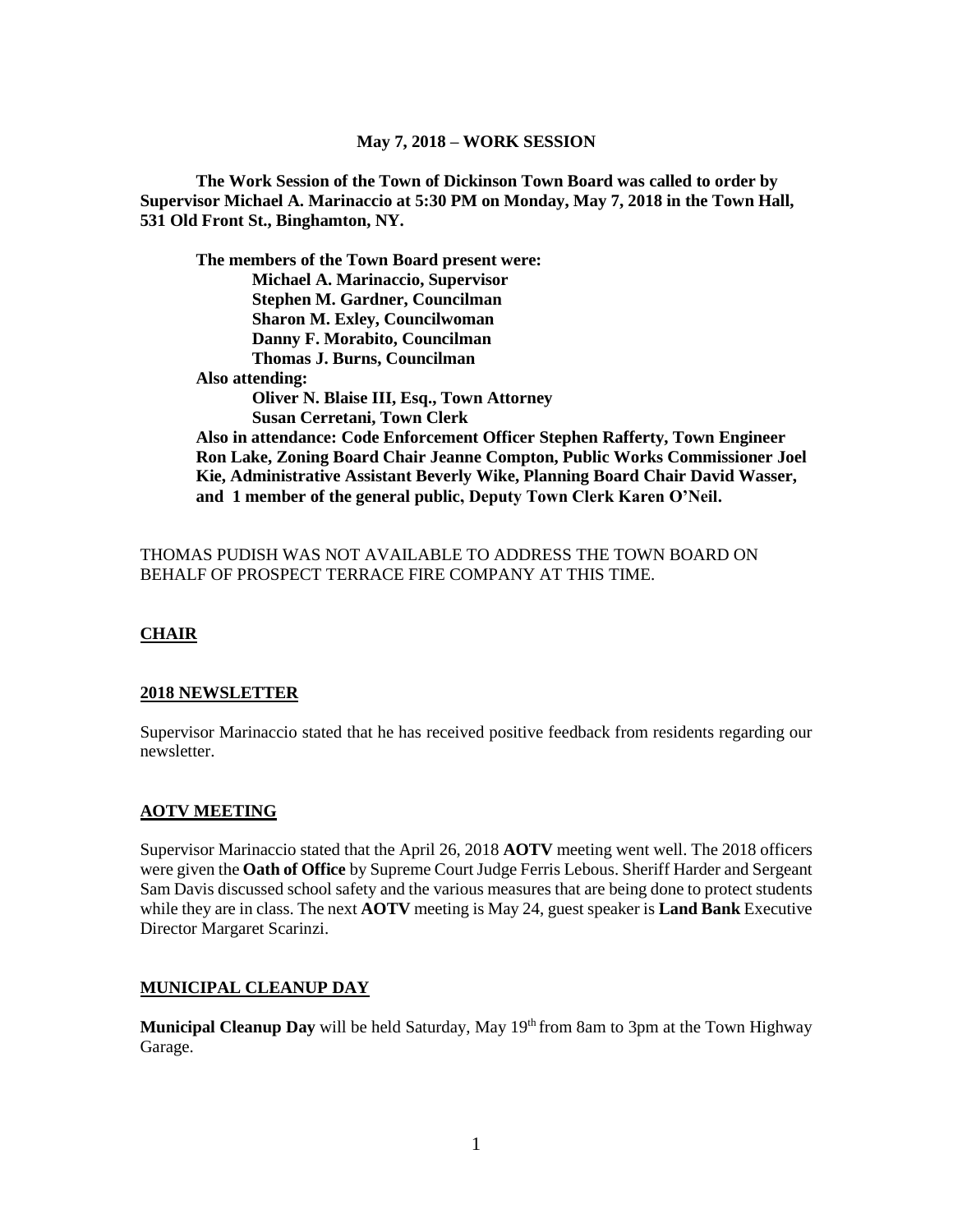### **May 7, 2018 – WORK SESSION**

## **SUNRISE TERRACE ASSOCIATION**

Supervisor Marinaccio reported that an information meeting was held at the Town Hall by **Sunrise Terrace** board members and the turn-out was very good. Supervisor Marinaccio has been meeting with Kathy Groover to come up with ideas for grants and solicitation of businesses and foundations. Supervisor Marinaccio stated that a small cities grant was just completed and turned into the county today. Immediately after it was turned in, Supervisor Marinaccio received a phone call from the Broome County Executive's office requesting a meeting.

## **ST. STAN'S CHURCH PROPERTY**

Supervisor Marinaccio stated that **St. Stan's Church** property has been purchased by another church. Mr. Marinaccio had a brief discussion with the pastor and one of his assistants. They are in the process of cleaning and remodeling the church. The school was also purchased by this group and renovations will also take place there.

# **ACHIEVE**

Supervisor Marinaccio attended the ground breaking for their newest project of converting the workshop at the Front Street **Achieve** building to an **Adult Social Program**.

### **NYSEG CONTRACTORS TREE TRIMMING**

Supervisor Marinaccio continues to receive complaints regarding the way **NYSEG** contractors trim trees. Mr. Marinaccio stated that he will be sending a letter along with pictures to **NYSEG** demonstrating the way trees are trimmed and the horrible way the trees look after trimming.

# **ATTORNEY**

### **NOTICE OF CLAIM RECEIVED FOR SEWER BACKUP ON THOMAS ROAD**

A sewer backup notice of claim was received by the town for a property on Thomas Road. It is not the Town of Dickinson's line; the City of Binghamton is responsible for the sewer line for this property. Ms. Wike and Mr. Kie have made several attempts to contact **NYMIR** and they have not returned the phone calls. Attorney Blaise stated that **NYMIR** should take over handling the claim. Supervisor Marinaccio will contact the Executive Director of **NYMIR**.

### **PUBLIC WORKS**

• Public Works Commissioner Kie stated that they are finishing up the sewer project on Ferndale Drive and are connecting to the side streets. Mr. Kie stated that they will let it sit and settle for a year's time before paving. Mr. Kie has a call in to **NYSEG** - some of the gas lines may still be steel and will need to be replaced.